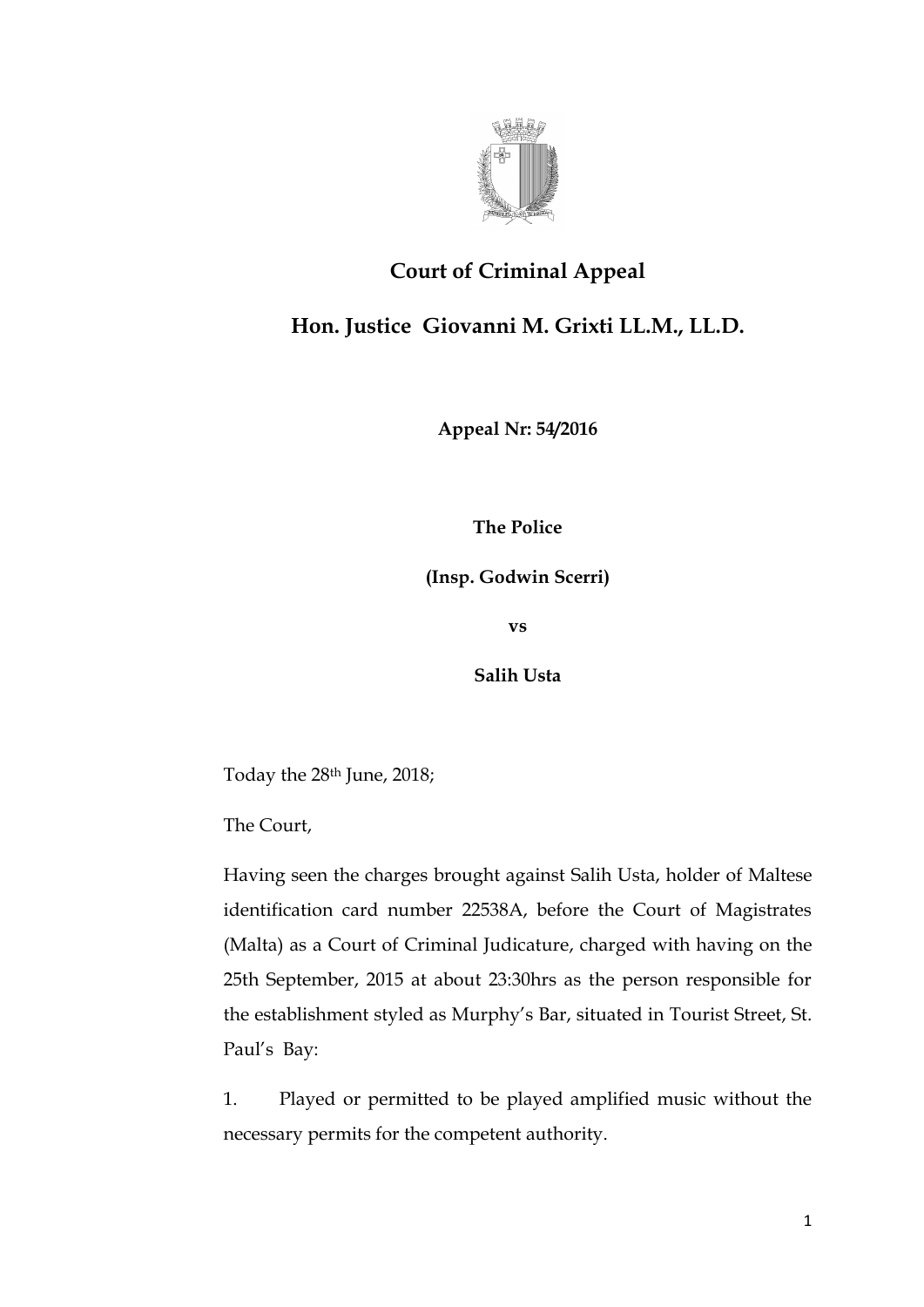2. Also accused with having on the same date, time, place and circumstances operated a loud speaker, gramophone, amplifier or similar instrument made or caused or suffered to be made which was so loud to have caused a nuisance to his neighbour Christopher Maggi.

3. Also accused of being in possession of a licence failed to comply with any applicable provision of this act or with any condition, restriction or other limitation to which the license is subject; and

4. Also accused of becoming a recidivist after sentenced on the 4th December, 2014 before Magistrate Dr. Charmaine Galea LL.D in terms of sections 49 and 50 of Chapter 9 of the Laws of Malta.

The Court was kindly requested that in case of guilt the licence of said establishment be cancelled or suspended for anytime on its discretion;

Having seen the judgment of the Court of Magistrates (Malta) as a Court of Criminal Judicature delivered on the 1st February, 2016, whereby the Court found the accused Salih Usta, as a recidivist under section 49 of the Criminal Code, guilty of all the charges laid against him and, whilst considering the third charge to be comprised in the first charge, condemned him to the payment of an ammenda of two hundred and fifty euro (€250);

Having seen the appeal application presented by Salih Usta in the registry of this Court on the 5th of February, 2016 whereby this Court was requested to reverse the decision of the Magistrates Court and find the accused not guilty as charged, quashing the punishment and acquitting him accordingly;

.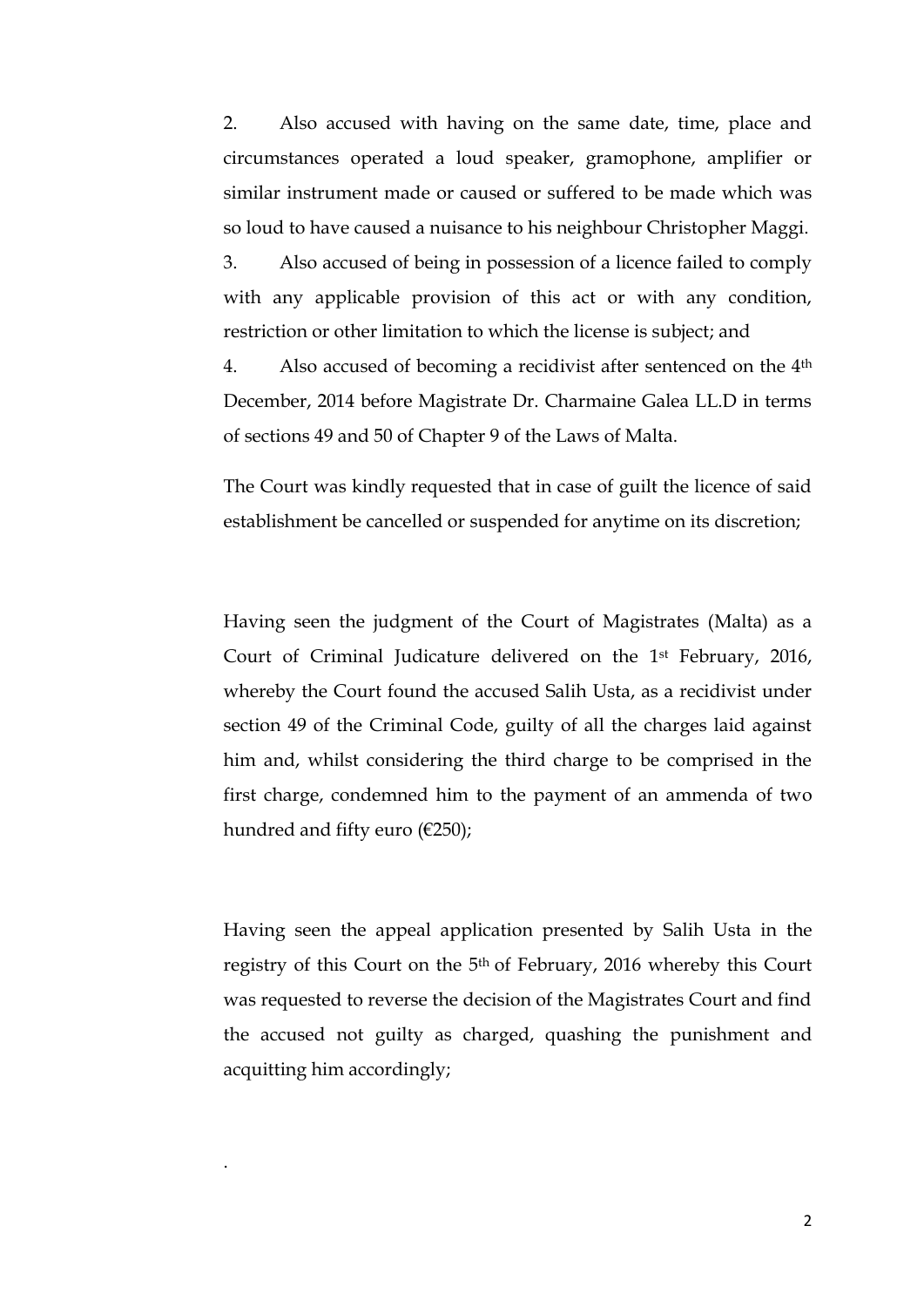Having seen the grounds of appeal as presented by the appellant Salih Usta;

Having hear the witnesses under oath;

Having seen the updated conduct sheet of the appellant, presented by the prosecution as requested by this Court

Having seen the records of the case;

Considered:

1. That appellant felt aggrieved by the judgment of the first Court on the ground that the facts brought before the said Court should not have led to a finding of guilt against him. Appellant's arguments in favour of this ground will be examined *seriatim* but prior to this, it is necessary for this Court to decide on the preliminary plea made by the Attorney General during the hearing of the 5 of October 2017;

2. During the above mentioned hearing, the Attorney General brought forward the plea of nullity of the application of appeal since it is laid down in the Maltese language when the proceedings before the first Court, including its judgment, were made in the English language. Now, in accordance with article 516 of the Criminal Code, the Maltese language is the language of the courts and the language of all the proceedings. By way of exception, however, Chapter 189 of the laws of Malta, provides that in the courts of criminal jurisdiction, where all the accused speak the English language, the court shall order that the proceedings be held in the English language. This exception is clearly for the benefit of the accused and in this case the first court had ordered that the proceedings be held in the English language as from the first hearing before it and proceeded to pronounce judgement also in the English language;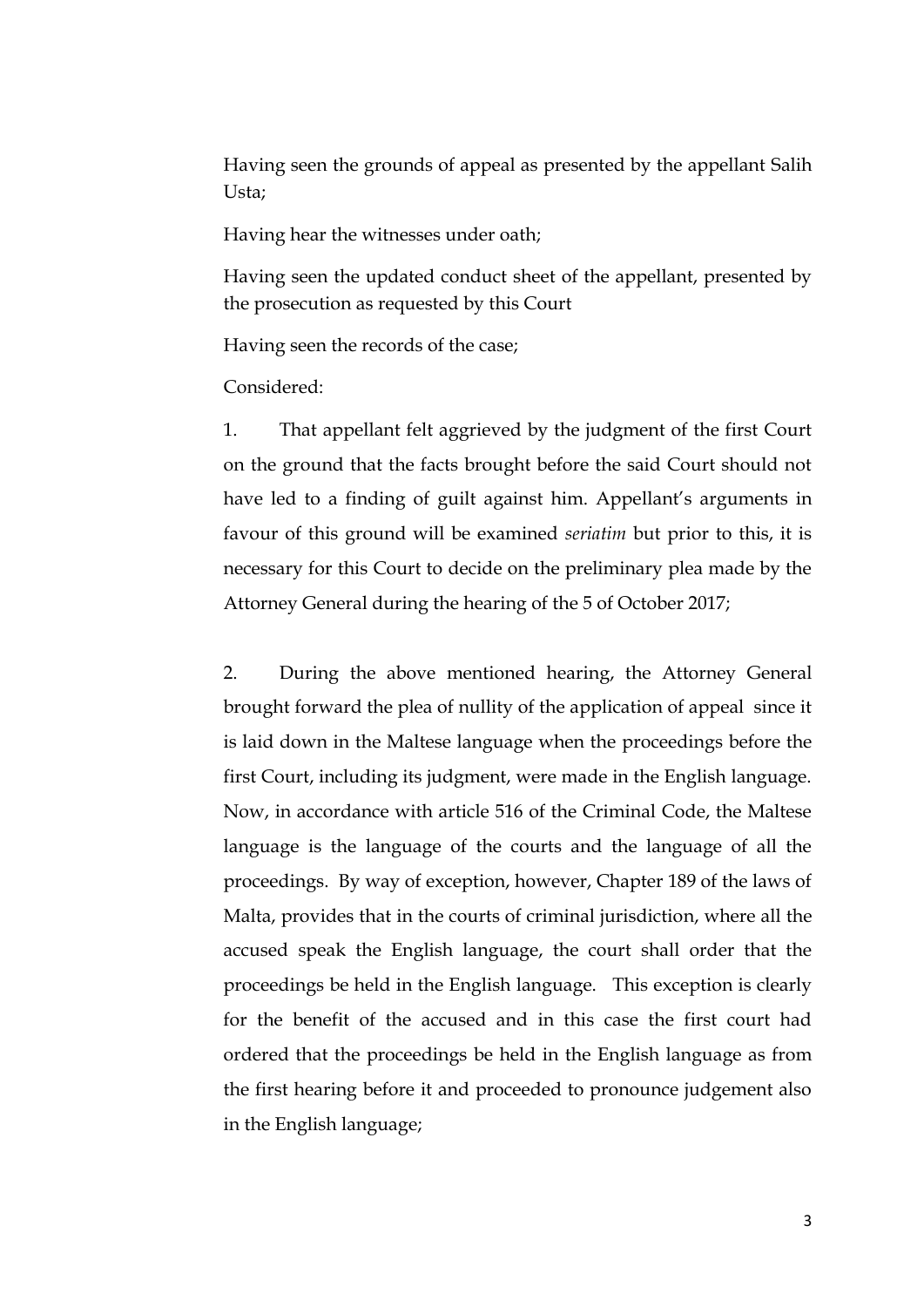3. In accordance with article 419 of the Criminal Code, recently amended by Act I of 2018, the application of appeal shall, apart from conforming with the general rules regarding judicial acts, shall also contain a brief description of the facts of the case, the grounds of appeal and a demand that the judgement of the first court be reversed or varied. Whereas conformity with the above requisites was on pain of nullity, this is no longer the case after the amendments introduced by Act I of 2018. Within this framework, appellant's, or rather his legal counsel's decision to introduce his appeal in the Maltese language when the proceedings were held in the English language does not prejudice appellant in any manner. The holding of proceedings in the English language in accordance with Chapter 189 is for the benefit of the accused and his counsel's decision to file the application in the Maltese language is a matter for him to decide. This court finds no ground to declare the application null and therefore turns down the plea of nullity brought forward by the Attorney General;

4. Having dealt with the preliminary plea, the Court will not deal with the arguments made by appellant regarding the sole ground of appeal the first being that he was operating the bar in question in complete conformity with the license issued and in particular that the alleged infringement took place at 22.50 hours when the license prohibits the playing of music after 23.00 hours. This argument necessitates a review of all the facts of the case in order for this Court to be in a position to decide whether the first Court before it could have legally and reasonably come to its conclusion;

5. On the 25 September 2015 Christopher Maggi called at the Qawra Police Station to complain about continued disturbance in the form of loud music coming from Murphy's Bar till the early hours of the morning which had been going on for the past months. At 23.30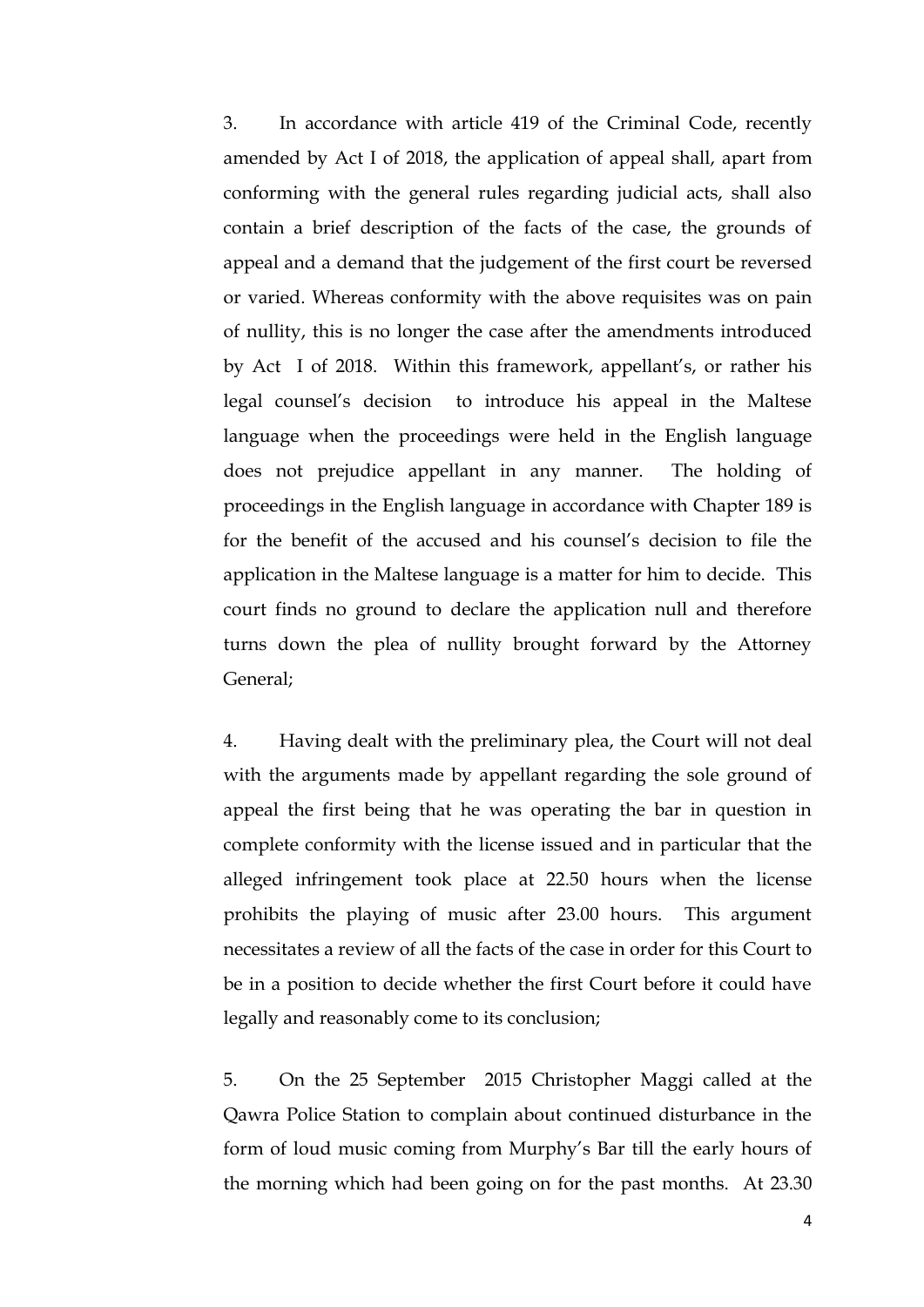hrs, the police went to investigate the complaint and noted that music was being played from loud speakers attached to apparatus used by a duo of entertainers. The owner had no license to play amplified music. Rita Maggi explained that she lives two doors down the bar run by appellant and that she lodged a complaint due to the inconvenience cause by the music coming from appellants bar to the extent that she is unable to sleep or watch television with base vibrating all over and starting at 8pm. This usually lasts till after eleven and even one in the morning;

6. Christopher Maggi stated under oath that his complaints are all regarding the high level of base sound coming from appellant's bar into his bedroom and living room. Witness, like his mother, find no objection with regard to playing of music at that level in the weekends but finds it completely unacceptable that this should also go on during the week. Complainant also finds no objection to playing and singing after 11pm at low volume but cannot tolerate loud base volume at certain instances;

7. A representative of the Malta Tourism Authority stated that Murphy's Bar is licensed to operate as a bar and the license granted to appellant does not include a permit to play music;

8. Appellant testified that he has been operating this bar since 2013 and that it is only complainant that has an issue with music being played within this bar. He entertains his customers by providing music and also singers against pre-recorded music. He has requested the Malta Tourism Authority to provide him with a license to play amplified music but this has not been issued to date;

9. Having considered the above testimonies and all the documents exhibited in this case, it is the opinion of this Court that the judgement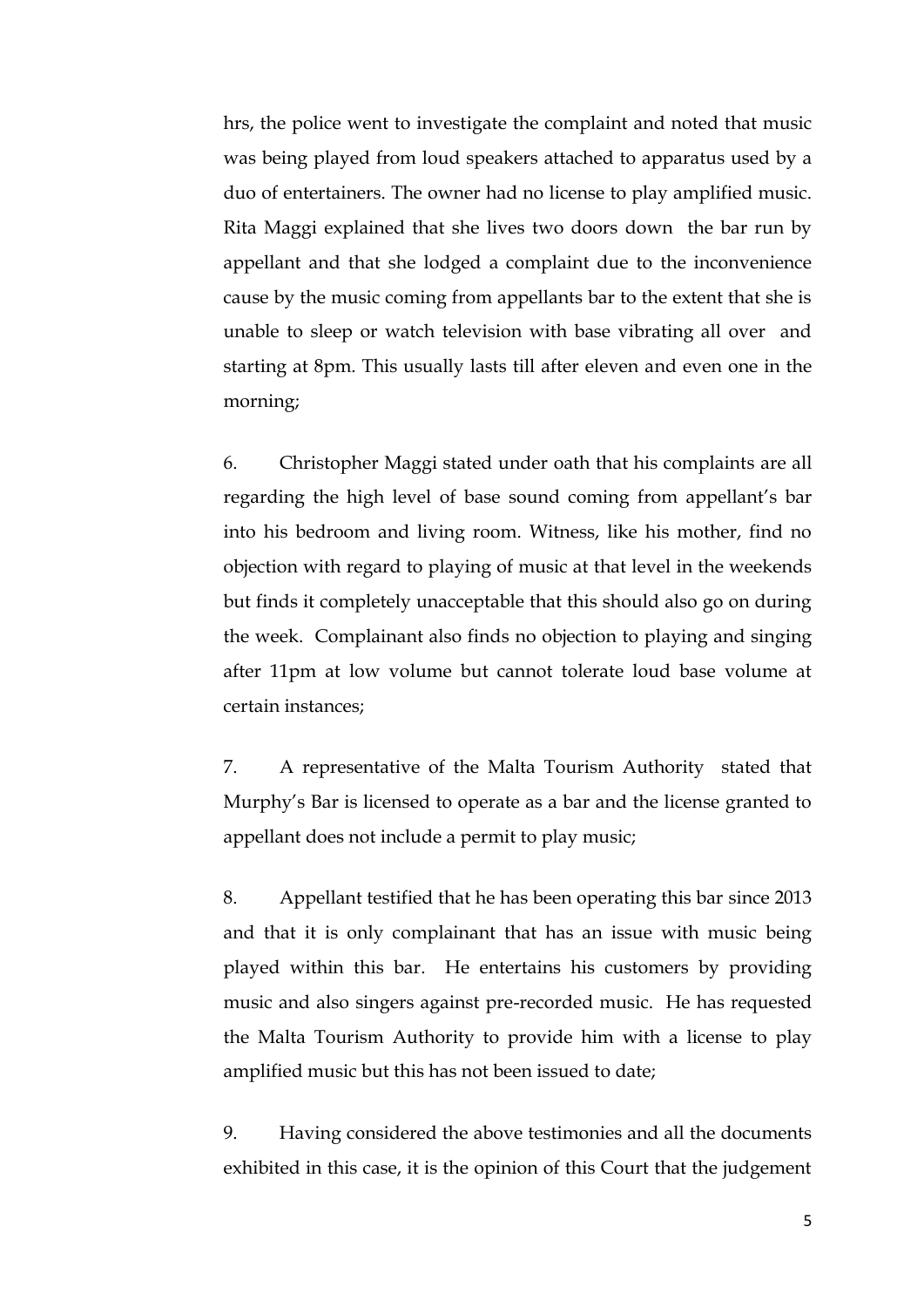of the first Court is both legally and reasonably correct. The licenses afforded to appellant to run his bar does not include a permit to play music. Complainant is being more than reasonable in his demands to exercise his right to live in peace and dignity when he states that he is not against the playing of music especially during the weekends but that this goes on during the week and at a time when he normally needs to retire in bed is just unacceptable as the base music emanating from appellant's bar reverberates through his home which is just one door away;

10. If appellant's arguments that the bar and complainant's house are situated in an area of Qawra which is prone to noise generated by music from catering establishments and their patrons are intended to mean that he can do as he wishes, including the playing of music without the necessary permits, then he fundamentally is incorrect. Appellant is also not correct in arguing that there was reasonable doubt as to whether the noise was a source of inconvenience to complainant. The first Court was perfectly within its rights to accept one testimony from the other in accordance with article 638 of the Criminal Code .

11. The same applies with regard to complainant's decision to convert the premises previously occupied as an office, into his residence when the bar was already in operation. Appellant must abide by the conditions of his license and the law in general and therefore contain the noise generated from his activity in a way that it does not cause unnecessary inconvenience to his neighbours. His contention that he took remedial measures to minimize the noise by installing sound proofing panels were noted by the first Court with a degree of caution and it is the conclusion of this Court that such measure do not grant an automatic right to appellant to act beyond the terms of his license. The Court also rejects the argument that from all